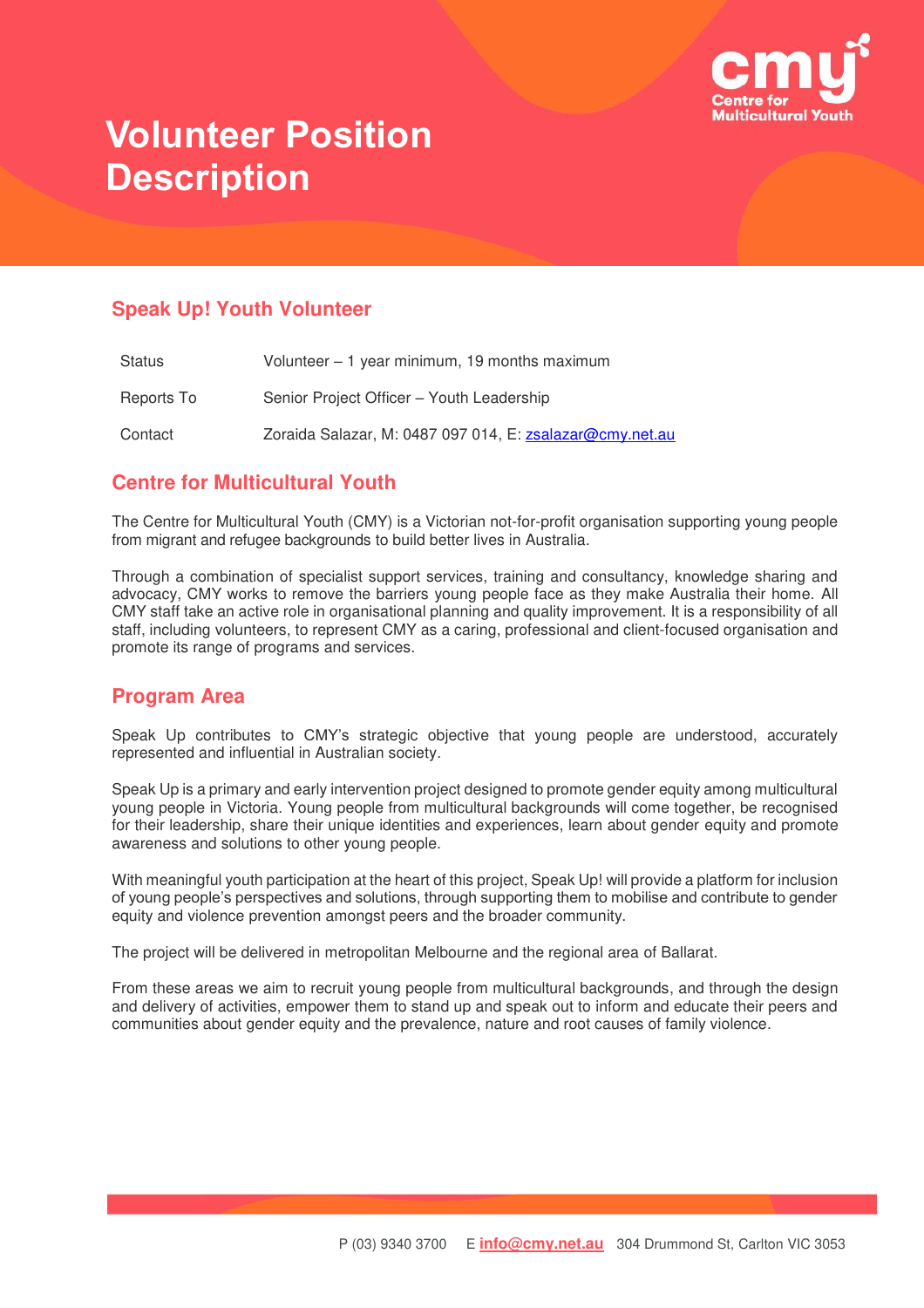

## **Position Summary**

Young people from multicultural backgrounds will be engaged over 19 months from June 2022 to December 2023 as Speak Up! Volunteers.

20 Speak Up! Volunteers will form two groups, with 10 young people in each group. One group will be from metropolitan Melbourne and Ballarat. The two groups will come together to learn, share and collaborate on their activities.

The Volunteers will undertake training to build their knowledge and capacity in the area of gender equity and the prevention of family and domestic violence from June to December 2022. The Speak Up! Volunteers will meet weekly in 2022 to co-design initiatives that improve awareness and understanding of family violence and gender equity, its impacts and relevant support services. Once co-designed, CMY and the Speak Up! Volunteers will deliver the initiatives to other young people from refugee and migrant backgrounds throughout 2023.

### **CMY Responsibilities**

- Speak Up Volunteers can expect CMY to provide:
- **Extensive training program (online and in-person) over six months enabling volunteers to succeed in** their role. Topics covered include leadership, project management, co-design, facilitation, self-care, gender equity, cultural responsiveness, intersectionality and prevention of violence against women.
- An honorary payment to recognise the youth volunteer's value and contribution and cover costs incurred as part of their role.
- Facilitated weekly (or as needed) co-design meetings (both in-person and online) with a fully catered nourishing dinner when meeting face to face.
- Ŀ Prompt, friendly and respectful communication in and outside of meetings from CMY staff
- Administrative support and professional development opportunities
- $\cdot$  The promotion of the initiative to stakeholders and the general public
- **Individual support to attend and participate effectively, including additional travel reimbursement if** required
- **An end of year celebration**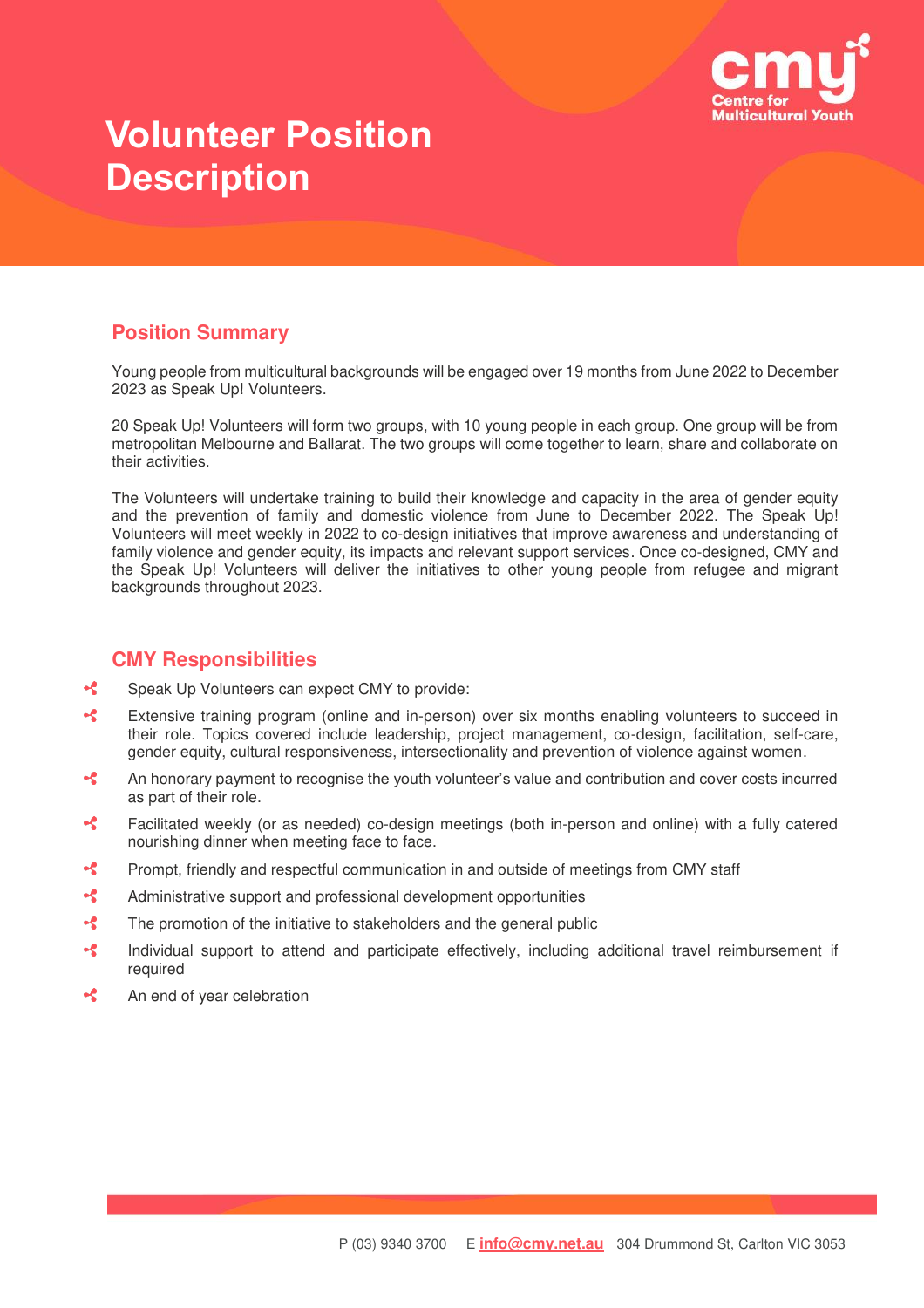

#### **Accountabilities**

As a Speak Up Volunteer you are expected to participate in and contribute to Speak Up activities including meetings and professional development sessions and co-operate with the team to achieve the program objectives. Under the directions and guidance of CMY staff, Speak Up volunteers are specifically expected to:

Meetings:

- **Attend Speak Up co-design meetings with a minimum of 80% attendance. In the event that you are** unable to attend, you are to inform the Senior Project Officer prior to the meeting.
- Attend induction training and professional development sessions from June to December 2022
- **Attend Youth Leadership Volunteer catch up events including end of year celebration event**
- $\overline{\mathbf{f}}$ Co-design and -deliver initiatives around gender equity and domestic family violence. The co-design period will run from August 2022 to December 2022 and the delivery of the activities will happen between January 2023 and December 2023.
- Share your experience and knowledge through your participation during the development phase
- **Complete the online Youth leadership Induction training and the online Family Violence training.**

Communication:

- Communicate with the Senior Project Officer prior to meetings (or other activities) to confirm your attendance.
- Respond to contact from CMY in a prompt manner
- Volunteers will be required to communicate with each other in between meetings via online platforms (e.g Slack or Whatsapp) to share ideas, action responsibilities and respond to opportunities and issues that arise
- Read documents that are provided prior to meetings and contribute to discussions
- Sign up to and contribute to regular updates for the CMY's Youth Leadership Communications including the e-Newsletter 'The Mix' and the Young Initiator's Instagram

#### Behaviour Standards

- Undertake and complete a Police Check and Working with Children Check prior to beginning your role as a Reverb youth volunteer
- $\overline{\mathbf{f}}$ Adhere to CMY's Child Safety Standars
- Adhere to CMY's Code of Conduct
- **Communistrate a commitment to the values of CMY which include human rights, diversity and participation**
- $\overline{\mathbf{f}}$ Adhere to CMY's social media policy